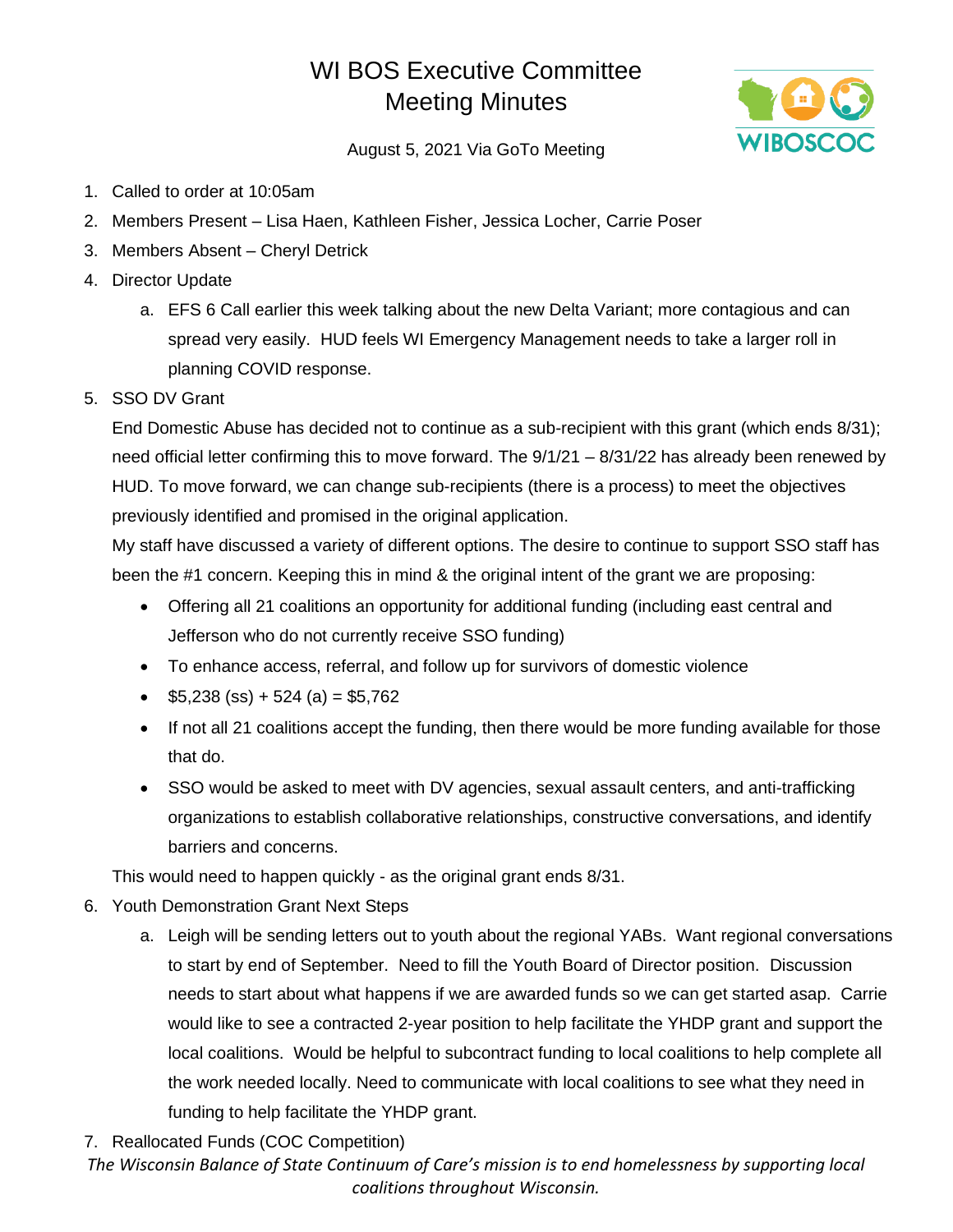- a. There is a potential of a voluntarily reallocation of \$77,466. Staff suggestion is to fund East Central and Jefferson at the same level of \$32,177 for a SSO position and expand the SSO grant. An email vote will be sent out once it is confirmed they will be voluntarily giving up the grant.
- 8. Ryan Dowd Additional Training
	- a. Based on feedback from Ryan's previous training, Carrie would like to offer an additional Ryan Dowd training including the Core Training – 2 additional sessions, one in September and December. Went over the additional sessions Ryan offers beyond the Core Training. Carrie is also working with Ryan on pricing for obtaining licensing to his Academy at a reduced price through the BOS. Jessica suggested we investigate Crisis Intervention Partners training [\(https://namiwisconsin.org/cit-cip/cip/\)](https://namiwisconsin.org/cit-cip/cip/). Carrie is also looking into trainings for BOS staff.
- 9. Strategic Plan Strategy 2 Worksheet
	- a. Lisa completed the worksheet same format as previous strategy.
	- b. Continue seeking out less restrictive funds to support local coalitions.
	- c. Discussed local coalitions can share a best practice tip via video that can be shared and watched at any time.
	- d. Discussed having an open group on our Facebook page to have an area where discussion can happen on best practices. Also, can upload documents to the group. Posts can be screened by admin to ensure it is an appropriate post for the group.
	- e. Possibly create a YouTube channel to upload trainings that we have permission to share.
	- f. Jessica will put together google form for board members to complete so we can put together a bio of board members so we can get to know each other, and we can also share info on social media so membership knows who represents them.
- 10. Annual Assessment of Board, Committees, Officers and Members
	- a. Will complete this via Survey Monkey. Will add demographic information needed to help understand who board members are and their perspective. Send this out around Oct/Nov before possible board change in November.
- 11. Committee Report Structure Discussion
	- a. To help those that don't like to talk and to be prepared for board meetings and quarterly meetings, please be ready to share: When you met, what you are doing, when they are meeting next and what they need from membership.
- 12. Board Member Accommodations
	- a. Board member application will be modified to ask about any accommodations they may need. Need to figure out how we would fund these accommodations as these cannot come from the Planning Grant; should be able to come out of the General Fund. Will need to be for any board member and listed as a board expense. A possibility would be to contact a local coalition to purchase and set up a computer and be reimbursed by the BOS.

*The Wisconsin Balance of State Continuum of Care's mission is to end homelessness by supporting local coalitions throughout Wisconsin.*